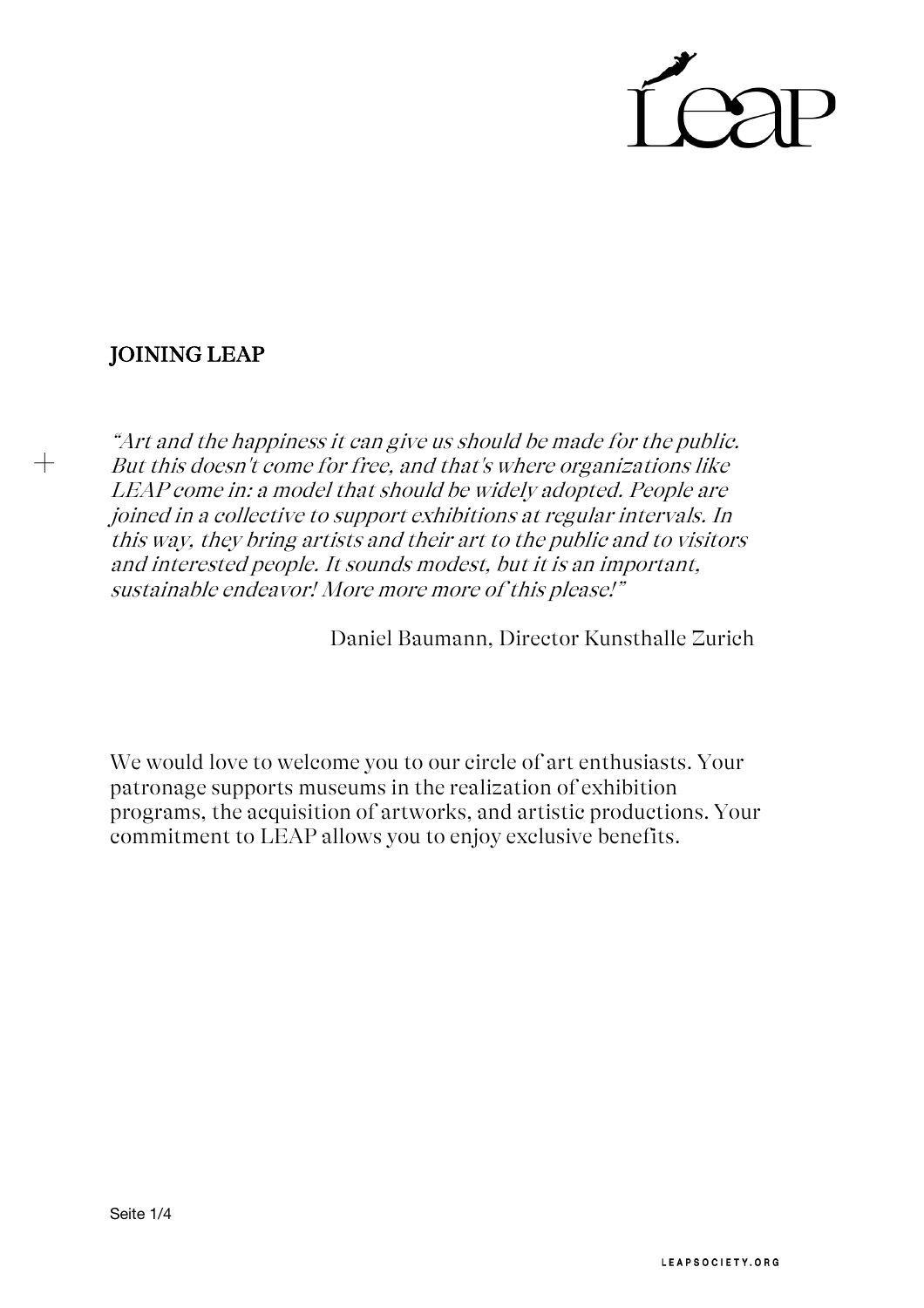

## PATRONAGE BENEFITS

### Exclusive Events:

Exhibition openings, artist talks, studio visits, meetings with museum directors, and other events offer exclusive experiences and connect patrons, sponsors, and art world professionals. (Kindly note that costs for events, such as travel expenses, entrance tickets, etc. are usually chargeable).

### Art Trips:

 $+$ 

We offer exclusive trips to selected art destinations. These are available to LEAP patrons and honorary patrons only. The number of participants is limited so groups remain small and confined. For the year 2022, we are planning trips to Venice —as part of the Venice Biennale — and to Japan, more specifically Tokyo, Kyoto & Naoshima. (Kindly note that costs for travel are chargeable).

### Artist Editions:

In collaboration with selected artists, limited editions are commissioned by LEAP. In 2022, we are thrilled to cooperate with Julian Charrière (b. 1987, French-Swiss) for an edition of either sculptural works and / or photography. Collaborations with other renowned artists are under way. These works will be presented in the course of 2022.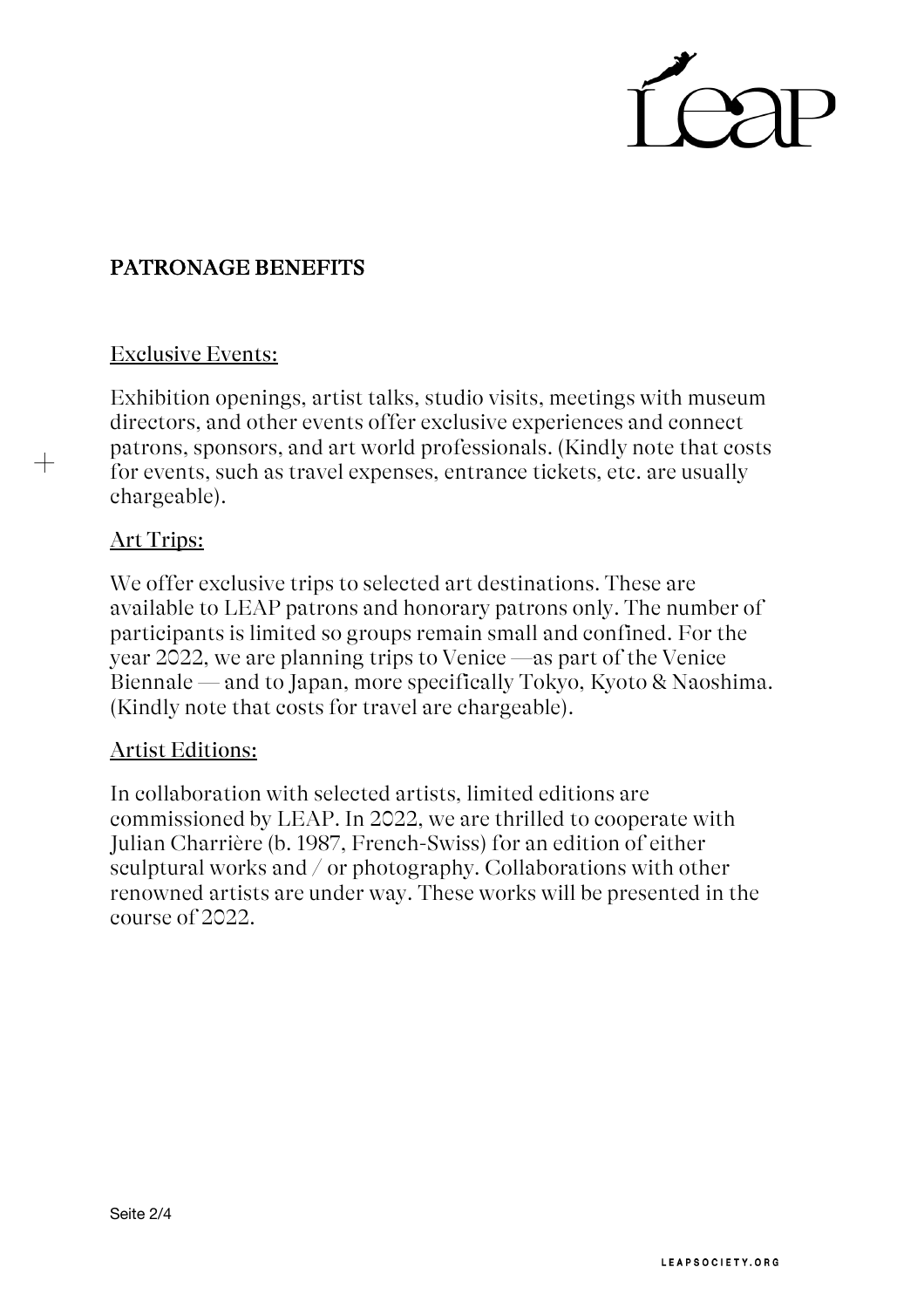

## PATRONAGE BENEFITS

### Benefit Auctions:

 $+$ 

Live auctions of high-ranking contemporary artworks are held regularly in cooperation with Phillips Auctioneers. Our partner Phillips considers it a matter of course not to charge a premium for charity auctions held jointly with LEAP. In this respect, Philipps actively participates in our idea of philanthropy.

#### Donation Receipts:

Your contribution is considered a donation and therefore qualifies as a fully deductible special expense for income tax purposes.

LEAP allocates 100% of its patronage funds to artistic projects. All values raised, such as private donations or returns from artist editions, are donated to public institutions. The costs incurred by the economic operation of LEAP as a 'Non-Commercial Society' are covered exclusively by sponsorship.

To our corporate sponsors, we offer the opportunity to select two Honorary Patrons who may join our circle of patrons. Honorary patrons enjoy the same benefits as 'regular patrons'. They may participate in all LEAP events and trips, taking the chance to get to know our "society" in a small and exclusive setting.